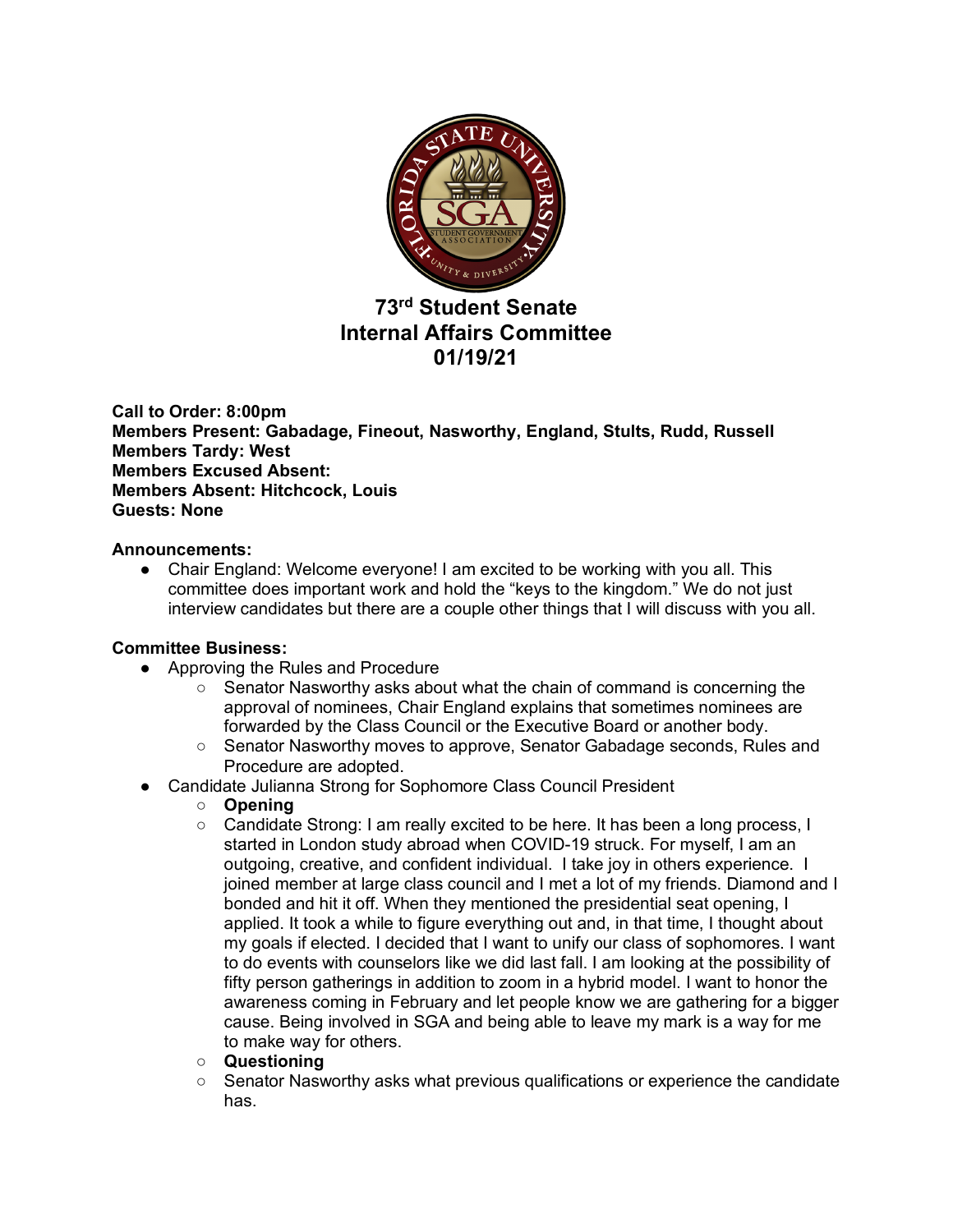- Candidate Strong: When I was in high school, I was editor in chief for the yearbook and had to delegate responsibility and I was a part of a 4-person leadership team to go to different facilities and learn by watching court cases and go into hospitals and even go to university.
- Vice Chair Stults asks what the candidate believes the most difficult part of the iob will be.
- Candidate Strong: The most difficult part of my job will be gathering students, especially on Zoom. We have had school and jobs and internships all online, so it is difficult. Also, getting people on campus may be difficult. I have thought about all of this and I think that people are motivated by fun activities, such as bingo. Something like a raffle or baked goods or gift cards can increase attendance and participation from students.
- Senator Rudd asks about her short term and long-term goals both personally and within the position.
- Candidate Strong: I want to work in cosmetics marketing for a name brand company. I am not sure exactly where but that is the overall long-term goal. Short term goal is to accomplish the most possible during college, I did the study abroad program to gain experience and learn about cultures.
- Senator Gabadage asks what something is you want to improve on with the council.
- Candidate Strong: I want to maximize the number of events and really gather the most people possible that was not done previously.
- **Closing**
- Candidate Strong: Thank you for allowing me to speak tonight and thank you for your consideration.
- **Deliberation**
- Vice Chair Stults moves towards roundtable debate format, Senator Nasworthy seconds.
- Senator Rudd believes that Candidate Strong comes in with a lot of confidence and is bubbly and excited. As someone who has been in oversight, this quality is rare in a candidate. There have been challenges in the council and the relationship between Strong and Diamond being close is an asset and that her experience is key, and she is excited to get to work.
- Senator Nasworthy says that overall, you could feel Strong's energy even through Zoom. She seems very excited for the role and to represent to sophomore class and she has the personality and drive to make the council successful.
- Vice Chair Stults moves to call to question, Senator Nasworthy seconds.
- Unanimously passes with six yes votes (Fineout, Nasworthy, Stults, Gabadage, Rudd, Russell) and zero no votes and zero abstentions.
- Candidate Emmabella Rudd for OGA Director

# ○ **Opening**

- Candidate Rudd: Good evening everyone, this is an exciting first meeting. I am excited to interview, I am currently the Chief of Staff for OGA. We have been working hard to get everything done concerning legislative goals. Policy and legislation are one of the best ways to tear down systems of oppression. There are so many students being directly affected. We want to focus on direct impacts on students such as campus safety.
- **Questioning**
- Senator Nasworthy asks about the candidate's goals for the position.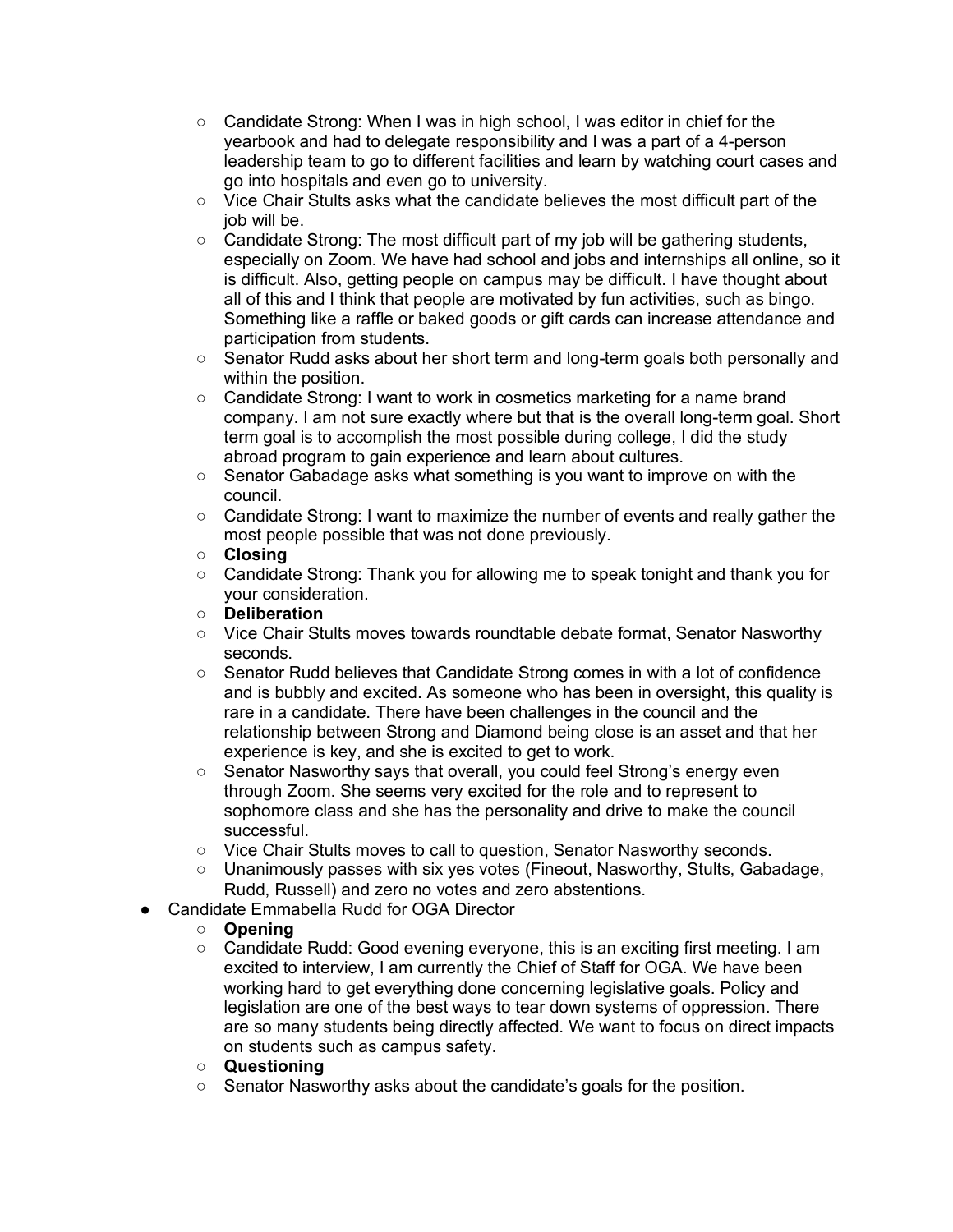- $\circ$  Candidate Rudd: The OGA's board primary goal is to get the legislation passed through senate and to get a compromise in order to meet the needs of students. We want to get FSU day at the Capitol in March and look at the options concerning COVID-19. We get to advocate to our legislators and get them to pass things that help the FSU student body. We are looking to get rent relief to students. We need to make certain the students get their voices heard.
- Senator Daraldik asks the candidate what is the biggest difficulty she foresees?
- $\circ$  Candidate Rudd: Senate in this past year has taught me about bipartisanship and compromise. I am one to listen first and hear other perspectives and other people's personal stories. With that being said it is very hard to not be in person when the session begins. It is going to be difficult to make the legislators feel for us as students when over zoom. I have a fear that our hard work may not be recognized and passed and not seeing that work come through this year. However, I know that we can get the ball rolling and maybe get OGA to help politicians directly craft bills. As of right now I am scared because we are so behind due to this year's complications. We have been proactive, and I am confident.
- $\circ$  Senator Daraldik asks whether the candidate feels she passes the vibe check.
- Candidate Rudd: Yes.
- **Closing**
- Candidate Rudd: I want to express that we are working to support campus safety and go against campus carry of firearms. We are working on covid relief to students. We are working on Chapter 73 and the Roberts building name. We are expanding financial aid to those with all immigration statuses and automatic voter registration.
- **Deliberation**
- Senator Nasworthy moves to roundtable debate format, Senator Gabadage seconds.
- Vice Chair Stults says he likes her experience and the vision for campus safety.
- Senator Gabadage says she has great work in advocacy for type 1 diabetes alone shows her dedication and that will translate.
- Senator Nasworthy says she put the B.K. Roberts bill in her application, and this shows that she knows who are and are not good representatives of FSU. She can walk the walk and talk the talk.
- Vice Chair Stults moves to call to question, Nasworthy seconds.
- Passes with 5 yes votes (Fineout, Nasworthy, Stults, Gabadage, Russell) and one abstention (West). Rudd cannot vote due to her being the candidate.

# **Old Business:**

● NONE

#### **New Business:**

● NONE

# **Unfinished Business:**

● NONE

# **Final Announcements:**

● Chair England: I apologize for the text and email spam. I have done this to be organized. I promise that things like rules and procedure and email group is a one-time thing. I want to mention Bill 4 that is in judiciary and it will come to us after that. It may come next